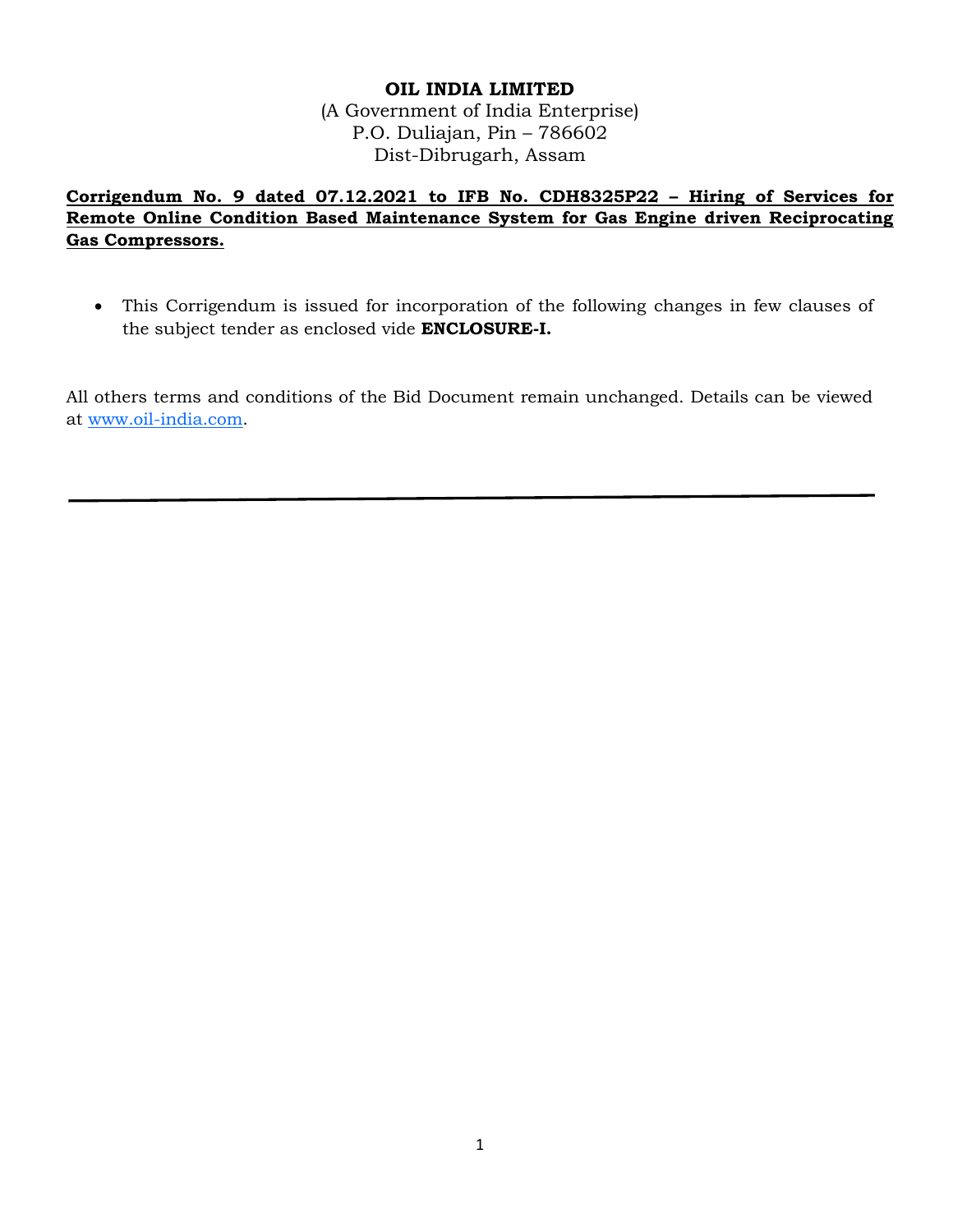| S.<br>No.    | Page No.         | <b>Section</b>                                | $Sub -$<br><b>Section</b>               | <b>Existing clause as per NIT</b>                                                                                                                                                                                                                                                                                                                                                                                   | <b>Proposed Clause</b>                                                                                                                                                                                                                                                                     | <b>Action</b> |
|--------------|------------------|-----------------------------------------------|-----------------------------------------|---------------------------------------------------------------------------------------------------------------------------------------------------------------------------------------------------------------------------------------------------------------------------------------------------------------------------------------------------------------------------------------------------------------------|--------------------------------------------------------------------------------------------------------------------------------------------------------------------------------------------------------------------------------------------------------------------------------------------|---------------|
| $\mathbf{1}$ | Page no.<br>02   | Forwarding<br>Letter                          | Mobilization<br>Period/Kick<br>Off      | Total 140 days from the issue of Work<br>order/Mobilisation Notice.                                                                                                                                                                                                                                                                                                                                                 | A period of 30 days for project kick-off, after issue of<br>Mobilization Notice. The project kick-off shall be<br>considered as $T_0$ which is the start of the project.                                                                                                                   | Modify        |
| $\mathbf{2}$ | Page no.<br>02   | Forwarding<br>Letter                          | Duration<br>of<br>Contract              | 03 (Three) years from the date of Go-Live<br>with a provision of extension by another<br>one year                                                                                                                                                                                                                                                                                                                   | 03 (Three) years and 06 (months) from completion of<br>mobilization/project kick off with a provision for<br>extension by another 01 (one) year at the same terms<br>and conditions, limited to the 3rd year Service<br>Subscription rate.                                                 | Modify        |
| 3            | Page no.<br>02   | Forwarding<br>Letter                          | Amount<br>of<br>Performance<br>Security | 3% of annualized Contract Value                                                                                                                                                                                                                                                                                                                                                                                     | 3% of Total Contract Value                                                                                                                                                                                                                                                                 | Modify        |
| 4.0          | Page<br>no<br>31 | BEC/BRC                                       | Financial<br>Rejection<br>Criteria      | Annual Financial Turnover of the bidder<br>during any of preceding<br>03<br>(Three)<br>financial/accounting years<br>from the<br>original bid closing date should be<br>minimum<br>Rs. 3,80,60,858.00<br>(Rupees Three Crore and Eighty Lakhs<br>Sixty thousand Eight Hundred and Fifty<br>eight rupees Only).                                                                                                      | Annual Financial Turnover of the bidder during any of<br>preceding 03 (Three) financial/accounting years from<br>the original bid closing date should be minimum Rs.<br>be minimum Rs. 2,60,94,500.00 (Rupees<br>Two Crore and Sixty Lakhs Ninety-Four thousand<br>Five Hundred only).     | Modify        |
| 5.0          | Page no.<br>82   | Special<br>Conditions<br>of Contract<br>(SCC) | Section I                               | LIQUIDATED DAMAGES FOR DELAY IN<br>MOBILIZATION/COMPLETION<br>OF<br>WORKS AND SERVICES: In the event of<br>the Contractor's<br>default in<br>timely<br>mobilization/completion<br>within<br>the<br>stipulated period, the Contractor shall be<br>liable to pay liquidated damages $\omega$ 0.5% of<br>contract value, per week or part thereof of<br>delay subject to maximum ceiling of 7.5%<br>of contract value. | Please refer to Sl. No 3 of Clause no 7.3 of Part III: SCC                                                                                                                                                                                                                                 | Modify        |
| 6.0          | Page no.<br>88   | Part<br>III:<br><b>SCC</b>                    | Details<br>of<br>service                | Hiring of Services for remote Online<br>Condition Based Maintenance System for<br>Gas Engine driven Reciprocating Gas<br>Compressors                                                                                                                                                                                                                                                                                | Hiring of Services for remote Online Condition Based<br>Maintenance System for Gas Engine<br>driven<br>Reciprocating Gas Compressors with a provision for<br>extension by another 01 (one) year at the same terms<br>and conditions, limited to the 3rd year Service<br>Subscription rate. | Modify        |
| 7.0          | Page no.<br>108  | Part<br>III:<br><b>SCC</b>                    | Service Level<br>Agreement              | purpose of this Service Level<br>The<br>Agreement (hereinafter referred to as SLA)<br>is to clearly define the levels of service<br>which shall be provided by the System                                                                                                                                                                                                                                           | The purpose of this Service Level Agreement<br>(hereinafter referred to as SLA) is to clearly define the<br>levels of service which shall be provided by the Bidder<br>to OIL India Limited for the duration of this                                                                       | Modify        |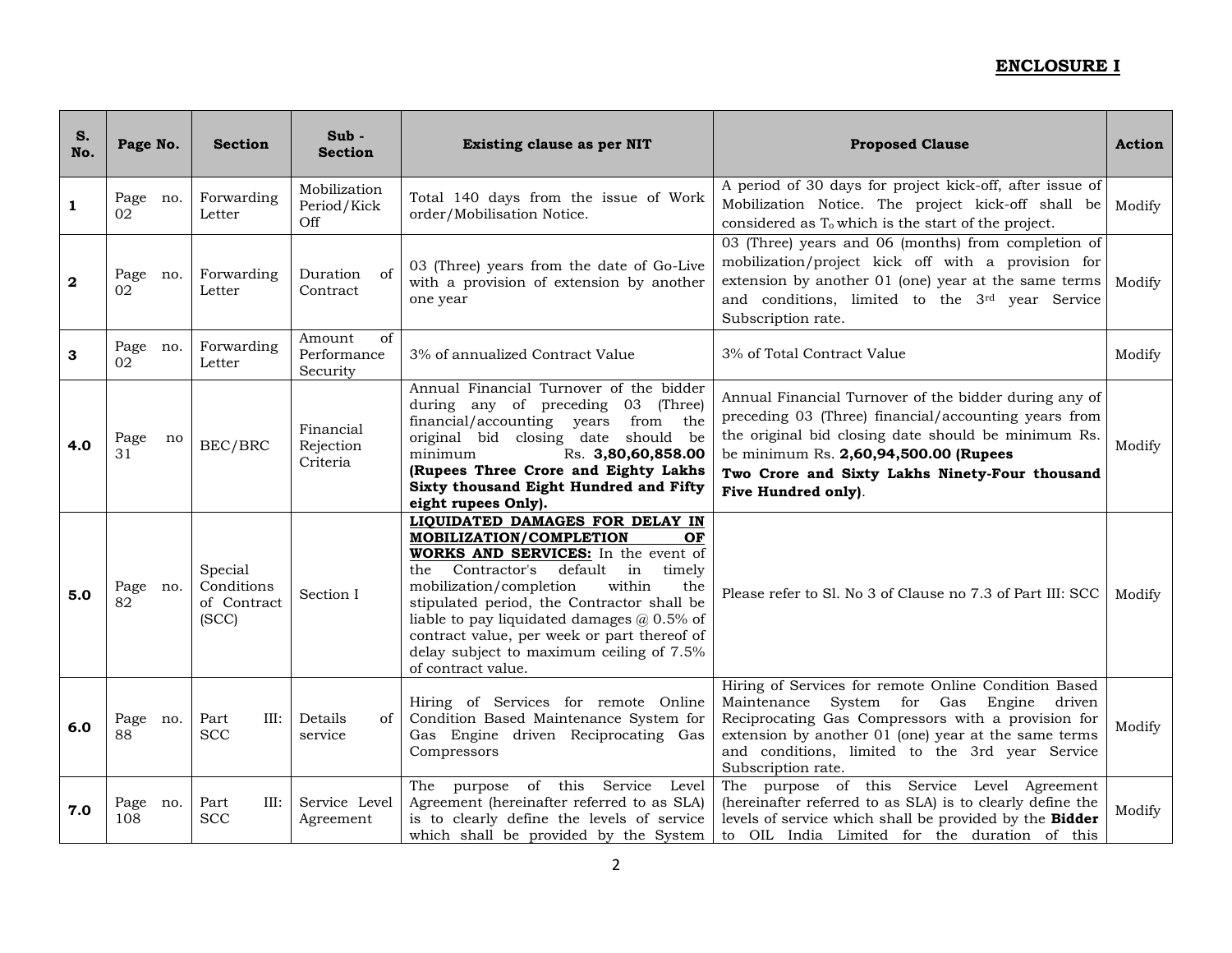| S.<br>No. | Page No.           | <b>Section</b>             | $Sub -$<br><b>Section</b> | Existing clause as per NIT                                                                                                                                                                                                                                                                                                                                                                                                                                                                                                                                                                                                                                                                                                                                                                                                                                                                                                                                                                                                                                                                                                                                                                                                                                                                                                                                                                                                                                                                                                                                                                                                                   | <b>Proposed Clause</b>                                                                                                                                                                                                                                                                                                                                                                                                                                                                                                                                                                                                                                                                                                                                                                                                                                                                                                                                                                                                                                                                                                                                                                  | <b>Action</b> |  |
|-----------|--------------------|----------------------------|---------------------------|----------------------------------------------------------------------------------------------------------------------------------------------------------------------------------------------------------------------------------------------------------------------------------------------------------------------------------------------------------------------------------------------------------------------------------------------------------------------------------------------------------------------------------------------------------------------------------------------------------------------------------------------------------------------------------------------------------------------------------------------------------------------------------------------------------------------------------------------------------------------------------------------------------------------------------------------------------------------------------------------------------------------------------------------------------------------------------------------------------------------------------------------------------------------------------------------------------------------------------------------------------------------------------------------------------------------------------------------------------------------------------------------------------------------------------------------------------------------------------------------------------------------------------------------------------------------------------------------------------------------------------------------|-----------------------------------------------------------------------------------------------------------------------------------------------------------------------------------------------------------------------------------------------------------------------------------------------------------------------------------------------------------------------------------------------------------------------------------------------------------------------------------------------------------------------------------------------------------------------------------------------------------------------------------------------------------------------------------------------------------------------------------------------------------------------------------------------------------------------------------------------------------------------------------------------------------------------------------------------------------------------------------------------------------------------------------------------------------------------------------------------------------------------------------------------------------------------------------------|---------------|--|
|           |                    |                            |                           | Integrator to OIL India Limited for the<br>duration of this Agreement.                                                                                                                                                                                                                                                                                                                                                                                                                                                                                                                                                                                                                                                                                                                                                                                                                                                                                                                                                                                                                                                                                                                                                                                                                                                                                                                                                                                                                                                                                                                                                                       | Agreement.                                                                                                                                                                                                                                                                                                                                                                                                                                                                                                                                                                                                                                                                                                                                                                                                                                                                                                                                                                                                                                                                                                                                                                              |               |  |
| 7.0       | Page<br>no.<br>110 | Part<br>III:<br><b>SCC</b> | 7.1<br>Definitions        | Resolution of incidence as per below<br>priority levels:<br>P1<br>(Critical):<br>Impacting<br>Application/Database servers, application,<br>an error renders portal solution completely<br>unusable or nearly unusable or introduces<br>high degree of operational risk. No<br>workaround is available. Large number of<br>users and/or core functionality is severely<br>impacted.<br>P2 (High): Error renders essential<br>functionality of the application to be<br>consistently unavailable or obstructed and<br>causes a moderate level of hindrance or<br>risk. Workarounds may be available, but<br>the use of application is acutely degraded<br>and cause continuing operational risk. A<br>moderate number of users are significantly<br>impacted, but overall, the application<br>continues to function• P3<br>(Medium):<br>Error is an inconvenience or causes<br>inconsistent behavior, which does not<br>impede the normal functioning of the<br>application. It could be an error that<br>occurs inconsistently and affects non-<br>essential functions,<br>or it is<br>an<br>inconvenience that impacts a small<br>number of users<br>P4 (Low): Error has a small degree<br>of significance or is a minor cosmetic issue<br>or is a "one off" case. A "one off" case<br>occurs when the error occurs infrequently<br>and cannot be reproduced easily. These<br>are errors that do not impact the daily use<br>of the program. A Low error is something<br>that does not affect normal use, can be<br>accepted for a period, but the user would<br>eventually want changed<br>P5 (Very Low): Error/failure which<br>$\bullet$ | Resolution of incidence as per below priority levels:<br>High(P1): These errors render essential<br>functionality of the application (performance analysis<br>and predictive maintenance analysis of the<br>compressor package) which is consistently unavailable<br>or obstructed and causes a moderate level of<br>hindrance or risk and impacts Application/Database<br>servers, application etc. No workaround is available.<br>Large number of users and/or core functionality is<br>severely impacted and the use of application is acutely<br>degraded and cause continuing operational risk.<br>Low (P2): These errors have a small degree of<br>significance or is a minor cosmetic issue or is a "one<br>off" case. A "one off" case occurs when the error occurs<br>infrequently and cannot be reproduced easily. These<br>are errors that do not impact the daily use of the<br>program. A low error is something that does not affect<br>normal use, can be accepted for a period, but the user<br>would eventually want changed.<br>Response<br><b>Target</b><br><b>Severity</b><br>Time<br>Resolution<br>High (P1)<br>1 day<br>3 days<br>Low $(P2)$<br>2 days<br>15 days | Modify        |  |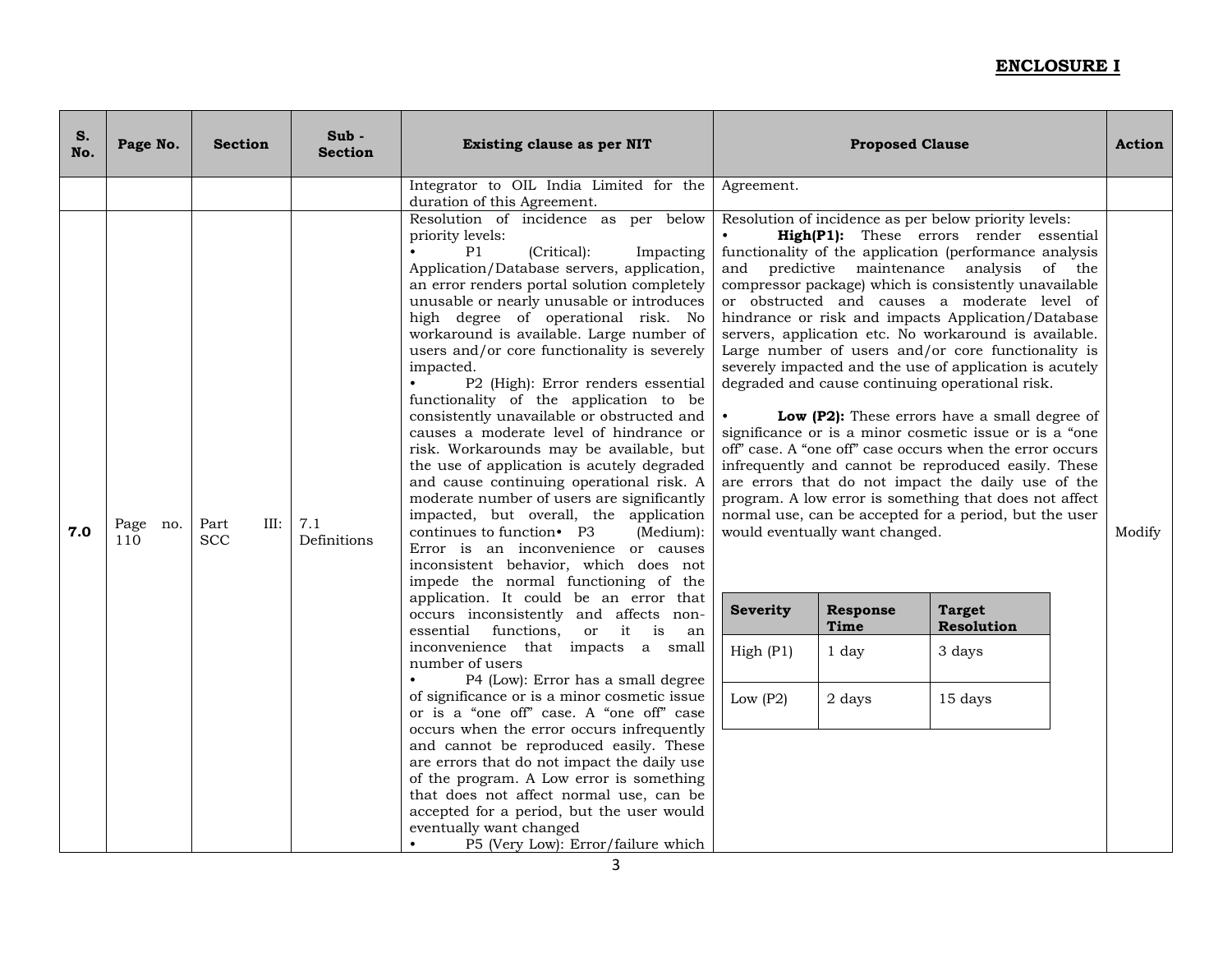| S.<br>No. | Page No.           | <b>Section</b>             | $Sub -$<br><b>Section</b>     | <b>Existing clause as per NIT</b> |                                                   |                                                                                                                                                                                                                                                                                                                                                                                                                                                                                                                                                                                                                                                                                                                                                                                                                                                                    | <b>Proposed Clause</b>                                                                                                                                                                                                                                                                                                                                            | <b>Action</b> |
|-----------|--------------------|----------------------------|-------------------------------|-----------------------------------|---------------------------------------------------|--------------------------------------------------------------------------------------------------------------------------------------------------------------------------------------------------------------------------------------------------------------------------------------------------------------------------------------------------------------------------------------------------------------------------------------------------------------------------------------------------------------------------------------------------------------------------------------------------------------------------------------------------------------------------------------------------------------------------------------------------------------------------------------------------------------------------------------------------------------------|-------------------------------------------------------------------------------------------------------------------------------------------------------------------------------------------------------------------------------------------------------------------------------------------------------------------------------------------------------------------|---------------|
|           |                    |                            |                               | resolved in near future.          |                                                   | has very low business impact but is<br>required to be addressed so that it is                                                                                                                                                                                                                                                                                                                                                                                                                                                                                                                                                                                                                                                                                                                                                                                      |                                                                                                                                                                                                                                                                                                                                                                   |               |
|           |                    |                            |                               | <b>Severity</b>                   | <b>Response Time</b>                              | <b>Target Resolution</b>                                                                                                                                                                                                                                                                                                                                                                                                                                                                                                                                                                                                                                                                                                                                                                                                                                           |                                                                                                                                                                                                                                                                                                                                                                   |               |
|           |                    |                            |                               | Critical (P1)                     | 1 hour                                            | 4 Business Hours                                                                                                                                                                                                                                                                                                                                                                                                                                                                                                                                                                                                                                                                                                                                                                                                                                                   |                                                                                                                                                                                                                                                                                                                                                                   |               |
|           |                    |                            |                               | High (P2)                         | 4 hours                                           | 24 Hours                                                                                                                                                                                                                                                                                                                                                                                                                                                                                                                                                                                                                                                                                                                                                                                                                                                           |                                                                                                                                                                                                                                                                                                                                                                   |               |
|           |                    |                            |                               | Medium (P3)                       | 8 hours                                           | 2 Business day                                                                                                                                                                                                                                                                                                                                                                                                                                                                                                                                                                                                                                                                                                                                                                                                                                                     |                                                                                                                                                                                                                                                                                                                                                                   |               |
|           |                    |                            |                               | Low (P4)                          | 24 hours                                          | 3 Business days                                                                                                                                                                                                                                                                                                                                                                                                                                                                                                                                                                                                                                                                                                                                                                                                                                                    |                                                                                                                                                                                                                                                                                                                                                                   |               |
|           |                    |                            |                               | Very Low (P5)                     | 2 Business days                                   | 15 Business Days                                                                                                                                                                                                                                                                                                                                                                                                                                                                                                                                                                                                                                                                                                                                                                                                                                                   |                                                                                                                                                                                                                                                                                                                                                                   |               |
|           |                    |                            |                               |                                   |                                                   |                                                                                                                                                                                                                                                                                                                                                                                                                                                                                                                                                                                                                                                                                                                                                                                                                                                                    |                                                                                                                                                                                                                                                                                                                                                                   |               |
| 8.0       | Page<br>no.<br>110 | III:<br>Part<br><b>SCC</b> | 7.2<br>Measuremen<br>t of SLA | The<br>mentioned above.           | SLA metrics provided<br>performance parameters as | specifies<br>baseline<br>performance, lower performance and<br>breach. All SLA calculations will be done<br>on quarterly basis. The SLA also specifies<br>the liquidated damages for breach<br>conditions. The SI will get 100% of the<br>Contracted value if there are no breaches<br>reported for any of the SLA's. The penalty<br>would be compounded every quarter. The<br>quarterly payment shall be made after<br>deducting the liquidated damages as<br>SLA monitoring would be responsibility of<br>the SI. The SI must provide monthly<br>reports of all the SLAs and any ad-hoc<br>report as may be required by OIL. OIL<br>shall also have the right to conduct, either<br>itself or through any other agency as it<br>may deem fit, an audit/revision of the SLA<br>parameters. The SLAs defined, shall be<br>reviewed by OIL on quarterly basis after | The SLA metrics provided specifies performance<br>baseline performance,<br>lower<br>parameters<br>as<br>performance and breach. All SLA calculations will be<br>done on monthly basis. The SLA also specifies the<br>liquidated damages for breach conditions. The<br>monthly payment shall be made after deducting the<br>liquidated damages as mentioned above. | Modify        |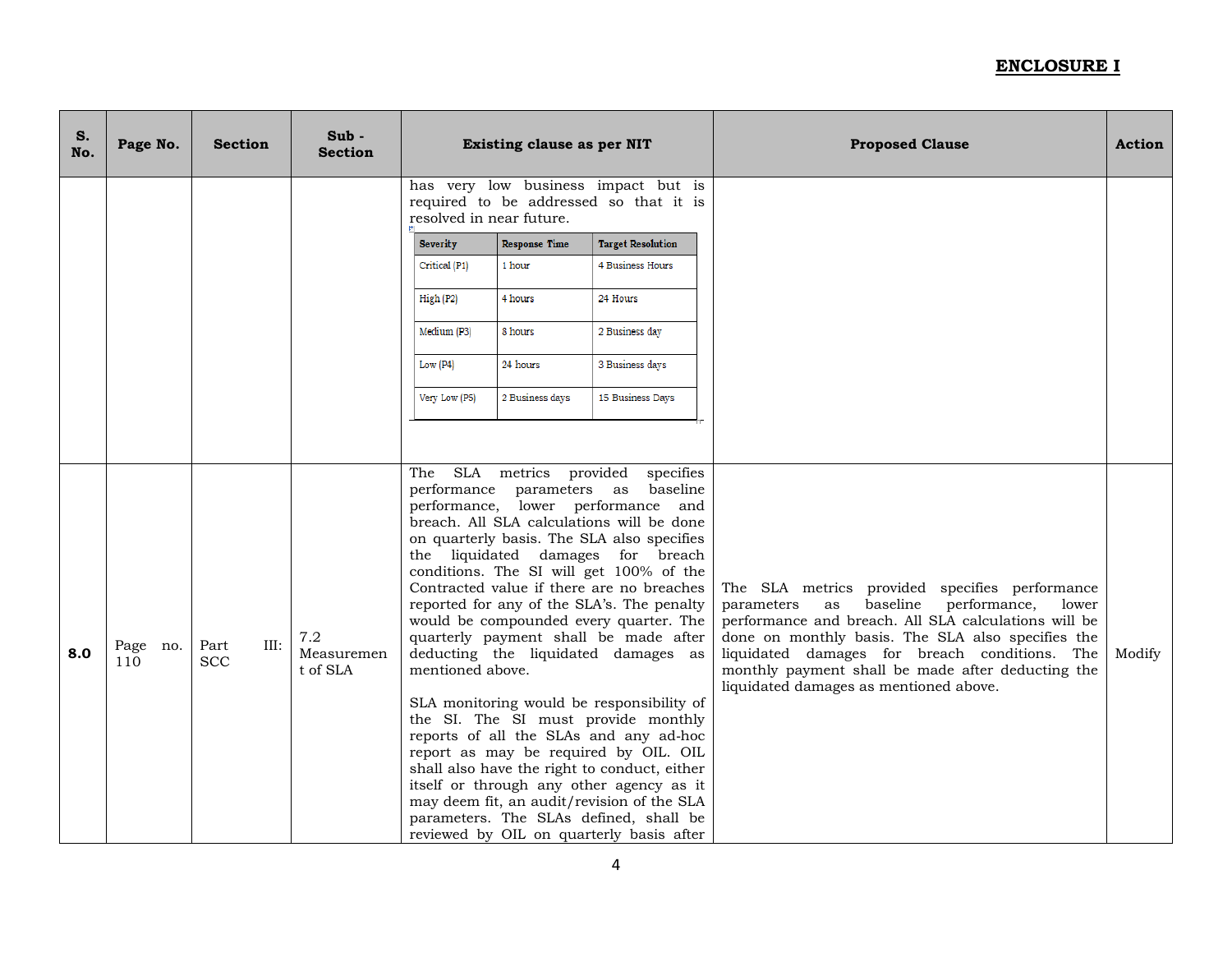| S.<br>No. | Page No.          | <b>Section</b>                    | $Sub -$<br><b>Section</b>                  | <b>Existing clause as per NIT</b>                                                                                                                                                                                                                                                                                                                                                                         | <b>Proposed Clause</b>                                                                                                                                                                                                                                                                                                                                                                                                                                                                                                                                                                                                                                                                                                                                                                                                                                                                                                                                                                                                                                                                                                                                                                                                                                                                                                                                                                                                   | <b>Action</b> |
|-----------|-------------------|-----------------------------------|--------------------------------------------|-----------------------------------------------------------------------------------------------------------------------------------------------------------------------------------------------------------------------------------------------------------------------------------------------------------------------------------------------------------------------------------------------------------|--------------------------------------------------------------------------------------------------------------------------------------------------------------------------------------------------------------------------------------------------------------------------------------------------------------------------------------------------------------------------------------------------------------------------------------------------------------------------------------------------------------------------------------------------------------------------------------------------------------------------------------------------------------------------------------------------------------------------------------------------------------------------------------------------------------------------------------------------------------------------------------------------------------------------------------------------------------------------------------------------------------------------------------------------------------------------------------------------------------------------------------------------------------------------------------------------------------------------------------------------------------------------------------------------------------------------------------------------------------------------------------------------------------------------|---------------|
|           |                   |                                   |                                            | consulting the SI, Project Management<br>Consultants and other experts. All the<br>changes would be made by OIL after<br>consultation with the SI and might include<br>some corrections to reduce undue<br>relaxation in Service levels or some<br>corrections to avoid unrealistic imposition<br>of liquidated damages, which are noticed<br>after project has gone live.                                |                                                                                                                                                                                                                                                                                                                                                                                                                                                                                                                                                                                                                                                                                                                                                                                                                                                                                                                                                                                                                                                                                                                                                                                                                                                                                                                                                                                                                          |               |
| 9.0       | Page<br>no<br>111 | <b>PART</b><br>III:<br><b>SCC</b> | 7.3<br>During<br>Implementati<br>on of SLA | Any delay in the delivery of the project<br>deliverables(solely attributable to bidder)<br>would attract aliquidated damage per week<br>of 0.5% of the value perweek of the<br>services cost as mentioned incommercial<br>bid for first 8 weeks and 1% per weekfor<br>every subsequent week.<br>If the liquidated damage reaches 10% of<br>the totalcontract value, OIL may invoke<br>termination clause. | In the event of the Contractor's default in timely<br>mobilization/kick off and subsequent default in<br>completion of different milestones mentioned under<br>Clause 8.0 Project Timelines, Contractor shall be liable<br>to pay liquidated damages $@0.5%$ of the contract<br>value, for each week or part thereof of delay subject to<br>a maximum of 7.5% of the contract value. Thereafter,<br>penalty shall be levied on the Contractor $\omega$ 1% of the<br>contract value, for each week or part thereof of delay<br>subject to a maximum of 10% of the contract value.<br>If the sum of liquidated damage and penalty reaches<br>10% of the total contract value, OIL at its discretion<br>may invoke termination clause.<br>However, if the time delay in mobilization/different<br>milestones is made up by the party by timely<br>completion of the job (go-live), no LD will be deducted.<br>Similarly, if the mobilization has been completed<br>before the scheduled time but completion of job (go-<br>live) has been delayed, LD will be applicable only for<br>the period exceeding the total period allowed for<br>mobilization and completion of the job (go-live) put<br>together. In case both mobilization and completion of<br>the job (go-live) have been delayed, the LD will be<br>applicable for both and the same will be recovered<br>from the bills against installation and commission. | Modify        |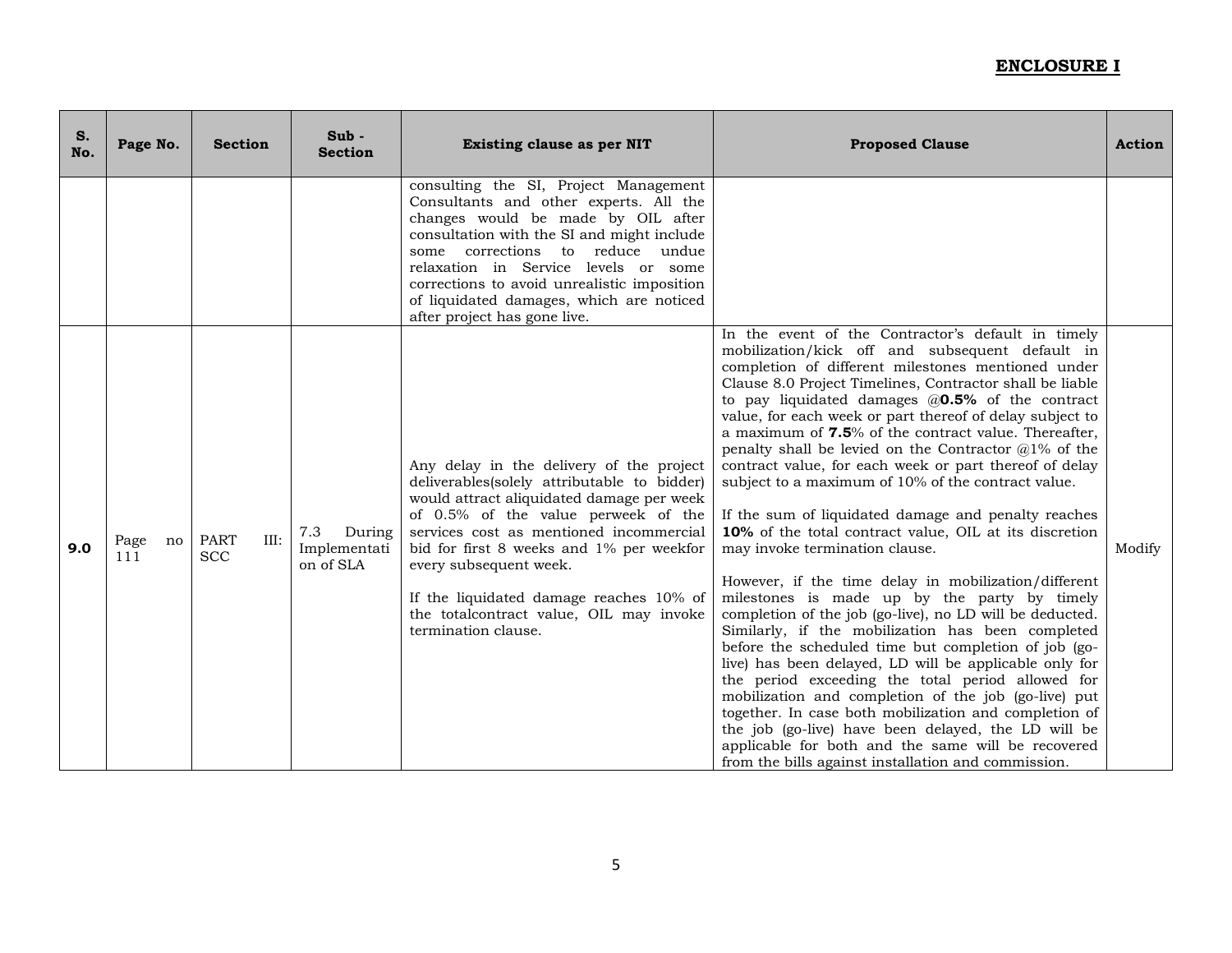| S.<br>No.          | Page No.           | <b>Section</b>                     | Sub -<br><b>Section</b>                 | <b>Existing clause as per NIT</b>                                                                                                                                                                                                                                                                                                                                                                                                                                                                                                                                                                                                                                                                                                                                                                                                                                                                                                                                                                                                                                                                                                                                                                                                                                                                                           | <b>Proposed Clause</b>                                                                                                        |                                                                                                                                                                                                                                                                                                                                                                                                                                                                                                                                                                                                                                                                                                                                                                                                                                                                                                                                                                                                                                                                                                                                                                                                                                                                                                                                                                                                                                                                                           | <b>Action</b> |
|--------------------|--------------------|------------------------------------|-----------------------------------------|-----------------------------------------------------------------------------------------------------------------------------------------------------------------------------------------------------------------------------------------------------------------------------------------------------------------------------------------------------------------------------------------------------------------------------------------------------------------------------------------------------------------------------------------------------------------------------------------------------------------------------------------------------------------------------------------------------------------------------------------------------------------------------------------------------------------------------------------------------------------------------------------------------------------------------------------------------------------------------------------------------------------------------------------------------------------------------------------------------------------------------------------------------------------------------------------------------------------------------------------------------------------------------------------------------------------------------|-------------------------------------------------------------------------------------------------------------------------------|-------------------------------------------------------------------------------------------------------------------------------------------------------------------------------------------------------------------------------------------------------------------------------------------------------------------------------------------------------------------------------------------------------------------------------------------------------------------------------------------------------------------------------------------------------------------------------------------------------------------------------------------------------------------------------------------------------------------------------------------------------------------------------------------------------------------------------------------------------------------------------------------------------------------------------------------------------------------------------------------------------------------------------------------------------------------------------------------------------------------------------------------------------------------------------------------------------------------------------------------------------------------------------------------------------------------------------------------------------------------------------------------------------------------------------------------------------------------------------------------|---------------|
| 10.<br>$\mathbf 0$ | Page<br>no.<br>111 | :III.<br><b>PART</b><br><b>SCC</b> | 7.4<br>Post<br>Implementati<br>on phase | These SLAs shall be used to<br>1.<br>evaluate the performance of the services<br>on monthly basis, but penalties would be<br>levied for cumulative performance for the<br>quarterly basis.<br>2.<br>Penalty levied for non-performance<br>as per SLA requirements shall be deducted<br>through subsequent payments due from<br>OIL or through the Performance Bank<br>Guarantee.<br>3.<br>The upper limit of penalty would<br>be capped at 10% of the contract value for<br>each quarter. In case the calculated<br>penalty crosses 10% penalty of the<br>contract value in 2 subsequent quarters,<br>the penalty cap for the third quarter<br>onwards, for each quarter will increase by<br>5% over the penalty cap for the preceding<br>quarter till it reaches 20% of the contract<br>value.<br>4.<br>Where SLA measurement is done<br>on a monthly basis, sum of Liquidated<br>Damages associated with each month<br>shall apply for the quarter.<br>Performance Liquidated Damages<br>5.<br>shall be levied for not meeting each SLA.<br>6.<br>Breach of SLAs target shall result<br>in various severity level based on the<br>business impact the component causes to<br>services.<br>7.<br>The severity levels of SLAs and the<br>associated financial Liquidated Damages<br>are defined as per the following table: | 1.<br>monthly basis.<br>2.<br>Guarantee.<br>3.<br>4.0<br><b>Severit</b><br>y<br>High<br>Low<br>Note:<br>(i)<br>(ii)<br>detail | These SLAs shall be used to evaluate the<br>performance of the services on monthly basis and<br>penalty would be levied for performance on the<br>Penalty levied for non-performance as per SLA<br>requirements shall be deducted from subsequent<br>payments due from OIL or from the Performance Bank<br>Breach of SLAs target shall result in various<br>severity level based on the business impact the<br>component causes to services.<br>The severity levels of SLAs and the associated<br>Penalty are defined as per the following table:<br>Penalty applicable as a % on monthly payment<br>(service subscription charges) for each<br>compressor package<br>In the event of the Contractor's default to resolve<br>an SLA of high severity within 3 (three) days, the<br>Contractor shall be liable to pay a penalty of 1%<br>per day or part thereof delay on the monthly<br>payment against the compressor unit. Beyond 30<br>days no monthly payment shall be made.<br>In the event of the Contractor's default to resolve<br>an SLA of low severity within 15 (fifteen) days, the<br>Contractor shall be liable to pay a penalty of 1%<br>per day or part thereof delay on the monthly<br>payment against the compressor unit. Beyond 30<br>days no monthly payment shall be made.<br>The bidder is expected to keep sufficient<br>spares (hardware) to avoid the above penalties.<br>The individual SLAs will be defined during<br>implementation phase and classification | Modify        |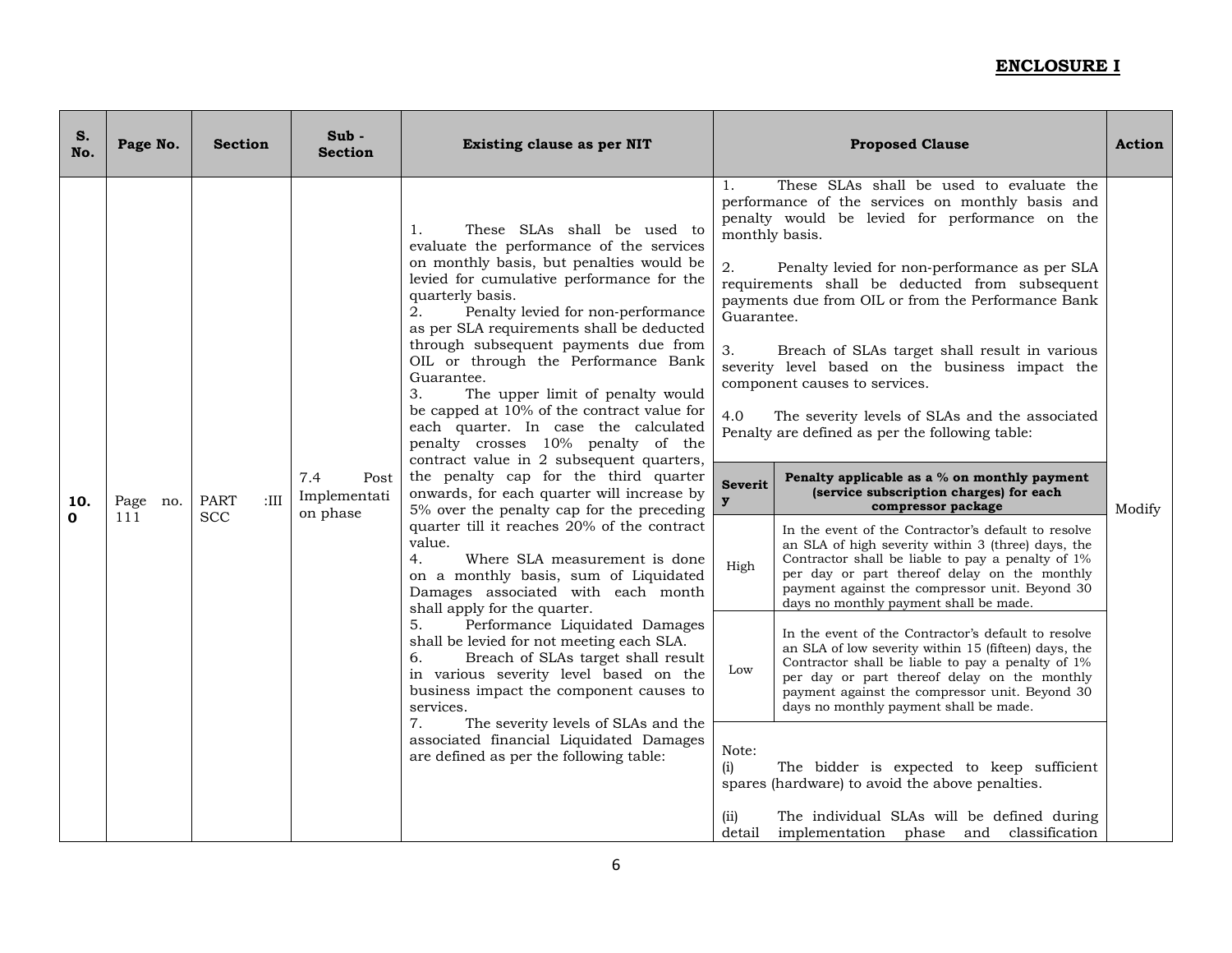| S.<br>No. | Page No.          | <b>Section</b>         | $Sub -$<br><b>Section</b>   |                 | Existing clause as per NIT                                                                                                                                                                                                                                                                                   |                          |                                                                        | <b>Proposed Clause</b>                                                                                                                                                                                                                                                                                                                                                                                                                                                                                                     | <b>Action</b> |
|-----------|-------------------|------------------------|-----------------------------|-----------------|--------------------------------------------------------------------------------------------------------------------------------------------------------------------------------------------------------------------------------------------------------------------------------------------------------------|--------------------------|------------------------------------------------------------------------|----------------------------------------------------------------------------------------------------------------------------------------------------------------------------------------------------------------------------------------------------------------------------------------------------------------------------------------------------------------------------------------------------------------------------------------------------------------------------------------------------------------------------|---------------|
|           |                   |                        |                             | <b>Severity</b> | <b>Response Time</b>                                                                                                                                                                                                                                                                                         | <b>Target Resolution</b> | <b>Liquidated Damages</b><br>as a % on quarterly<br>payment applicable | towards severity level will be done by OIL with<br>discussion with the vendor.<br>(iii)<br>During shutdowns due to maintenance                                                                                                                                                                                                                                                                                                                                                                                             |               |
|           |                   |                        |                             | Critical (P1)   | 1 hour                                                                                                                                                                                                                                                                                                       | 4 Business Hours         | No Penalty (95-100%)<br>2% (<95%)                                      | activities like inspection, overhauling, the hardware or<br>cabling and any other accessories may be                                                                                                                                                                                                                                                                                                                                                                                                                       |               |
|           |                   |                        |                             | High (P2)       | 4 hours                                                                                                                                                                                                                                                                                                      | 24 Hours                 | No Penalty (90-100%)<br>1% (<90%)                                      | disconnected by the vendor. OIL will inform about<br>these shutdowns in advance (minimum 15 days). After<br>overhauling is completed the system will have to be re-                                                                                                                                                                                                                                                                                                                                                        |               |
|           |                   |                        |                             | Medium (P3)     | 8 hours                                                                                                                                                                                                                                                                                                      | 2 Business day           | No Penalty (90-100%)<br>$0.5\%$ (<90%)                                 | installed by the vendor.                                                                                                                                                                                                                                                                                                                                                                                                                                                                                                   |               |
|           |                   |                        |                             | Low (P4)        | 24 hours                                                                                                                                                                                                                                                                                                     | 3 Business days          | No Penalty (90-100%)<br>$0.1\%$ (<90%)                                 |                                                                                                                                                                                                                                                                                                                                                                                                                                                                                                                            |               |
|           |                   |                        |                             | Very Low (P5)   | 2 Business days                                                                                                                                                                                                                                                                                              | 15 Business days         | 0.1%                                                                   |                                                                                                                                                                                                                                                                                                                                                                                                                                                                                                                            |               |
|           |                   |                        |                             |                 |                                                                                                                                                                                                                                                                                                              |                          |                                                                        |                                                                                                                                                                                                                                                                                                                                                                                                                                                                                                                            |               |
| 11.<br>0  | Page<br>no<br>112 | <b>PART</b><br>III:SCC | Project<br>8.0<br>Timelines |                 | (i)Mobilization Time: A Total of 140 days<br>(max) will be given as mobilization time<br>after issue of work order for<br>the<br>Milestones.<br>(ii)Contract Duration: Contract Duration<br>shall be 3 years from the date of Go-Live<br>and Extendable for another one year<br>excluding Mobilization Time. |                          |                                                                        | (i)<br>Mobilization Period/ Project kick off: A<br>period of 30 days for project kick-off (To)<br>after the issue of Mobilisation Notice. The<br>project kick-off shall be considered as To<br>which is the start of the project.<br>Contract Duration: 03(Three) years and 06<br>(ii)<br>(months) from<br>the completion<br>of<br>mobilization/project kick off with a<br>provision for extension by another one<br>year at the same terms and conditions,<br>limited to the<br>3rd vear<br>Service<br>Subscription rate. | Modify        |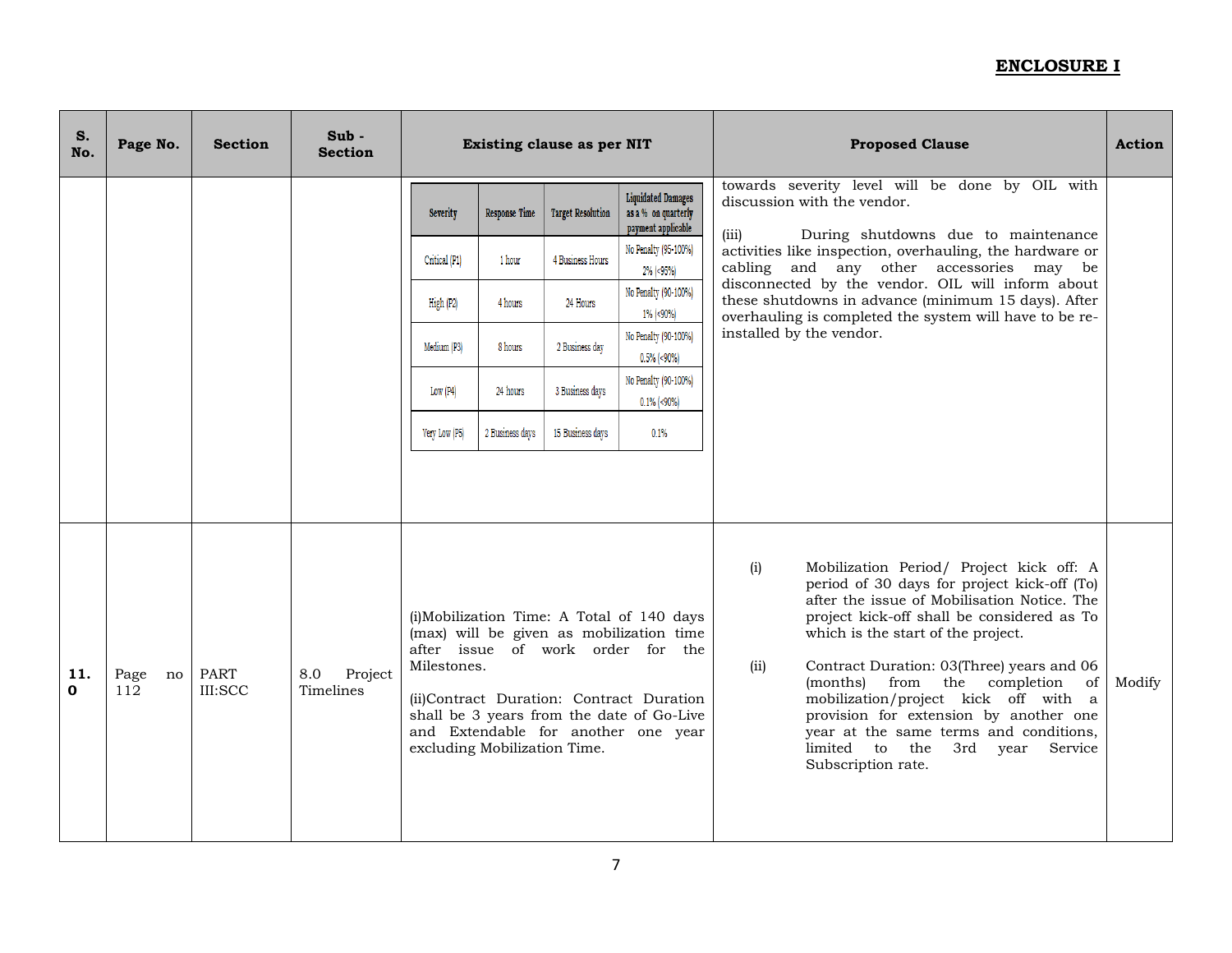| S.<br>No. | Page No.        | <b>Section</b>                | $Sub -$<br><b>Section</b>   | Existing clause as per NIT |                                                                                  |                                                                                                                                                                                                                                                                                     |                                                                                                   |                        |                                                                                                |                                                                                                                                                                                                                                                                                                             |                                                                                                                                                           | <b>Proposed Clause</b> |  | <b>Action</b> |
|-----------|-----------------|-------------------------------|-----------------------------|----------------------------|----------------------------------------------------------------------------------|-------------------------------------------------------------------------------------------------------------------------------------------------------------------------------------------------------------------------------------------------------------------------------------|---------------------------------------------------------------------------------------------------|------------------------|------------------------------------------------------------------------------------------------|-------------------------------------------------------------------------------------------------------------------------------------------------------------------------------------------------------------------------------------------------------------------------------------------------------------|-----------------------------------------------------------------------------------------------------------------------------------------------------------|------------------------|--|---------------|
|           |                 |                               |                             |                            | Major Milentones<br>Project Kick-Off<br>2. Requirement<br>gathering and solution | Activities<br>meeting to establish<br><b>Interactive</b><br>communication and administrative<br>protocols for the project and to review<br>the implementation plan.<br>On site meetings & discussions with<br>stakeholders, complete review and                                     | Completion<br>Timelines<br>Tel 1 week<br>from issue of<br>week order. *<br>Up<br>to<br>dweek from | SN<br>$\overline{1}$ . | <b>Major Milestones</b><br>Mobilisaation/Project<br>Kick-Off                                   | <b>Activities</b><br>meeting to establish<br>Interactive<br>communication and administrative<br>protocols for the project and to review<br>the implementation plan.                                                                                                                                         | <b>Target</b><br>Completion<br><b>Timelines</b><br>A total of 30<br>days<br>(max)<br>(T <sub>o</sub> )<br>after<br>issue<br>of<br>Mobilisation<br>Notice. |                        |  |               |
|           |                 |                               |                             |                            | <b>Muserint</b>                                                                  | mapping of existing processes,<br>preparation and sign-off of solution<br>blueprint<br>- The Project Schedule &<br><b>Execution Plan</b><br>· Segregation of roles and<br>responsibilities:<br>- Training Plan and Approach                                                         | (7)                                                                                               | $\overline{2}$ .       | Requirement<br>gathering and solution<br>blueprint<br>and<br>Build<br>Prototype/<br>wireframes | On-site meetings & discussions with<br>stakeholders, complete review and<br>mapping of existing processes,<br>preparation and sign-off of solution<br>blueprint.<br>- The Project Schedule &<br><b>Execution Plan</b><br>Segregation of roles and<br>responsibilities                                       | Up<br>to<br>4 <sup>th</sup> week from<br>(T <sub>o</sub> )                                                                                                |                        |  |               |
| 12.<br>0  | Page no.<br>102 | <b>PART</b><br><b>III:SCC</b> | 8.0<br>Project<br>Timelines | ÷.                         | Suid.<br>Pretetype/<br>wireframes<br>Instrumentation                             | Create<br>wireframes.<br><b>SHAM</b><br>stories.<br>prototype,<br>Development of the document<br>workflows & operating steps<br>Order Placement &<br>ete.<br>Procurement for instruments<br>and accessories<br>Field survey Report                                                  | to 4th<br>week.<br>from<br>(1)<br>$Up$ to $12^{46}$                                               |                        |                                                                                                | Training Plan and Approach<br>wireframes,<br>Create<br>user<br>stories.<br>prototype,<br>Development of the document<br>workflows & operating steps<br>etc. Order Placement &<br>Procurement for instruments<br>and accessories                                                                             |                                                                                                                                                           | modify                 |  |               |
|           |                 |                               |                             |                            | Deliverables<br>and<br>hoitellation                                              | Design, Detailed Engineering &<br>Final instrument selection<br>· Supply at Site<br>Installation/ Testing<br>Design database,<br>x/w<br>desloyment on a cloud service<br>provider (CSP), business logic<br>and worldlow build, interface<br>design, checklist configuration<br>etc. | week.<br>from<br>(7s)                                                                             | $\overline{4}$ .       | Instrumentation<br><b>Deliverables</b><br>and<br>Installation                                  | - Field survey Report<br>- Design, Detailed Engineering &<br>Final instrument selection<br>Supply at Site<br><b>Installation/ Testing</b><br>Design database,<br>s/w<br>deployment on a cloud service<br>provider (CSP), business logic<br>and workflow build, interface<br>design, checklist configuration | to $20th$<br>Up<br>from<br>week<br>(T <sub>o</sub> )                                                                                                      |                        |  |               |
|           |                 |                               |                             | $\sigma$                   | Testing                                                                          | Validation, UAT and Sign-off                                                                                                                                                                                                                                                        | Up to 16th<br>week<br>from                                                                        |                        |                                                                                                | etc.                                                                                                                                                                                                                                                                                                        |                                                                                                                                                           |                        |  |               |
|           |                 |                               |                             |                            | Trenting and Go-Live                                                             | User training. Knowledge Transfer and<br>Go Lite                                                                                                                                                                                                                                    | $(T_2)$<br>Up to 20th<br>week.<br>from                                                            | $\overline{6}$ .       | <b>Testing</b>                                                                                 | Validation, UAT and Sign-off                                                                                                                                                                                                                                                                                | Up to 22nd<br>week<br>from<br>(T <sub>o</sub> )                                                                                                           |                        |  |               |
|           |                 |                               |                             |                            | the day of Go-LIVE.                                                              | *Start of project will be counted from                                                                                                                                                                                                                                              |                                                                                                   | $\overline{7}$ .       | Training and Go-Live                                                                           | User training, Knowledge Transfer and<br>Go Live                                                                                                                                                                                                                                                            | to $24th$<br>Up<br>week<br>from<br>(T <sub>o</sub> )                                                                                                      |                        |  |               |
|           |                 |                               |                             |                            |                                                                                  |                                                                                                                                                                                                                                                                                     |                                                                                                   |                        |                                                                                                |                                                                                                                                                                                                                                                                                                             |                                                                                                                                                           |                        |  |               |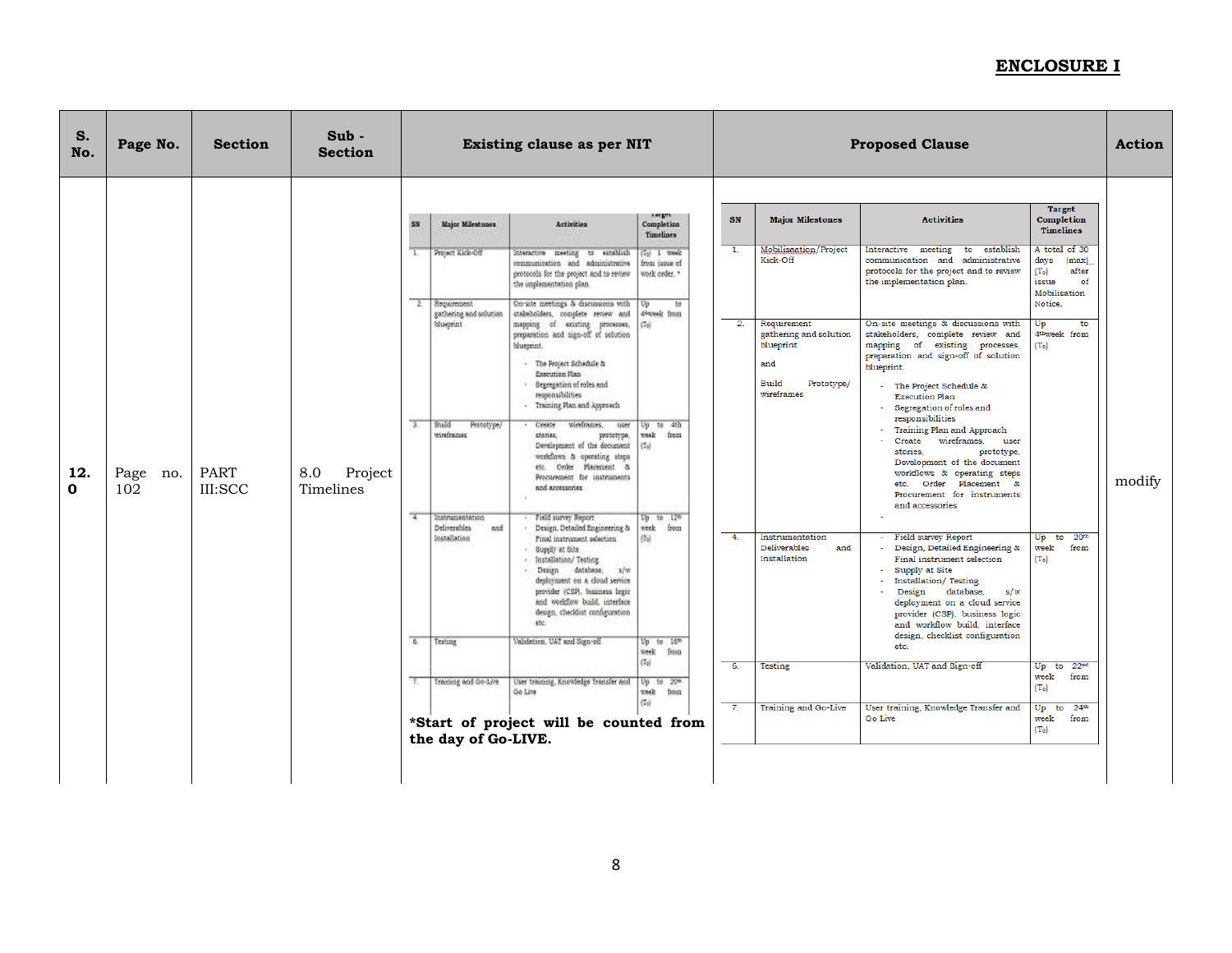| S.<br>No. | Page No. | <b>Section</b> | $Sub -$<br><b>Section</b> | Existing clause as per NIT |                                                                                     |                                      | <b>Proposed Clause</b> |                                                                                                    |                                                                        | <b>Action</b> |
|-----------|----------|----------------|---------------------------|----------------------------|-------------------------------------------------------------------------------------|--------------------------------------|------------------------|----------------------------------------------------------------------------------------------------|------------------------------------------------------------------------|---------------|
| 13.       | Page no  | <b>PART</b>    | 9.0 Payment               |                            |                                                                                     |                                      |                        | <b>Payment Milestones</b>                                                                          |                                                                        | Modify        |
| $\bf{0}$  | 113      | III:SCC        | milestones                |                            | <b>Payment Milestones</b>                                                           |                                      | S1.                    | <b>Major Heads</b>                                                                                 | <b>Payment Schedule</b>                                                |               |
|           |          |                |                           | SI.                        | <b>Major Heads</b>                                                                  | <b>Payment Schedule</b>              | No                     |                                                                                                    |                                                                        |               |
|           |          |                |                           | No                         |                                                                                     |                                      |                        | <b>Initial Installation and Commissioning Charges</b>                                              |                                                                        |               |
|           |          |                |                           |                            | Initial Installation and Commissioning Charges                                      |                                      |                        | Knowledge transfer and 100%<br>training,<br>User<br>Successful Go-Live of the end-to-end solution, | installation<br>-85<br>the<br>of<br>commissioning charges as quoted in |               |
|           |          |                |                           |                            | training, Knowledge transfer and 100% of the installation<br>User                   |                                      |                        |                                                                                                    | line item 10.0 of the Price Bid on<br>completion of installation &     |               |
|           |          |                |                           |                            | Successful Go-Live of the end-to-end solution,   commissioning charges as quoted in |                                      |                        |                                                                                                    | commissioning of all the 17 nos. of                                    |               |
|           |          |                |                           |                            |                                                                                     | line item 1.1 of the Price Bid       |                        |                                                                                                    | compressor packages. However, in                                       |               |
|           |          |                |                           |                            |                                                                                     |                                      |                        |                                                                                                    | the event OIL allows for partial                                       |               |
|           |          |                |                           |                            | Subscription charges condition-based performance monitoring and predictive          |                                      |                        |                                                                                                    | installation and commission, the                                       |               |
|           |          |                |                           |                            | maintenance analytics package                                                       |                                      |                        |                                                                                                    | charges will be paid on pro-rata<br>basis                              |               |
|           |          |                |                           |                            |                                                                                     | 100% of the fixed Monthly charges    |                        | Subscription charges condition-based performance monitoring and predictive                         |                                                                        |               |
|           |          |                |                           |                            |                                                                                     | quoted in line item 2.2.2.3 & 2.4 of |                        | maintenance analytics package                                                                      |                                                                        |               |
|           |          |                |                           |                            | Subscription charges                                                                | the Price Bid to be paid at end of   |                        |                                                                                                    | 100% of the fixed Monthly charges                                      |               |
|           |          |                |                           |                            |                                                                                     |                                      |                        |                                                                                                    | quoted in line item 20,30 and 40 of                                    |               |
|           |          |                |                           |                            |                                                                                     | every quarter starting from date of  | -2                     | Subscription charges                                                                               | the Price Bid to be paid at end of                                     |               |
|           |          |                |                           |                            |                                                                                     | Go-Live.                             |                        |                                                                                                    | every month starting from date of<br>Go-Live.                          |               |
|           |          |                |                           |                            |                                                                                     |                                      |                        |                                                                                                    |                                                                        |               |
|           |          |                |                           |                            |                                                                                     |                                      |                        |                                                                                                    |                                                                        |               |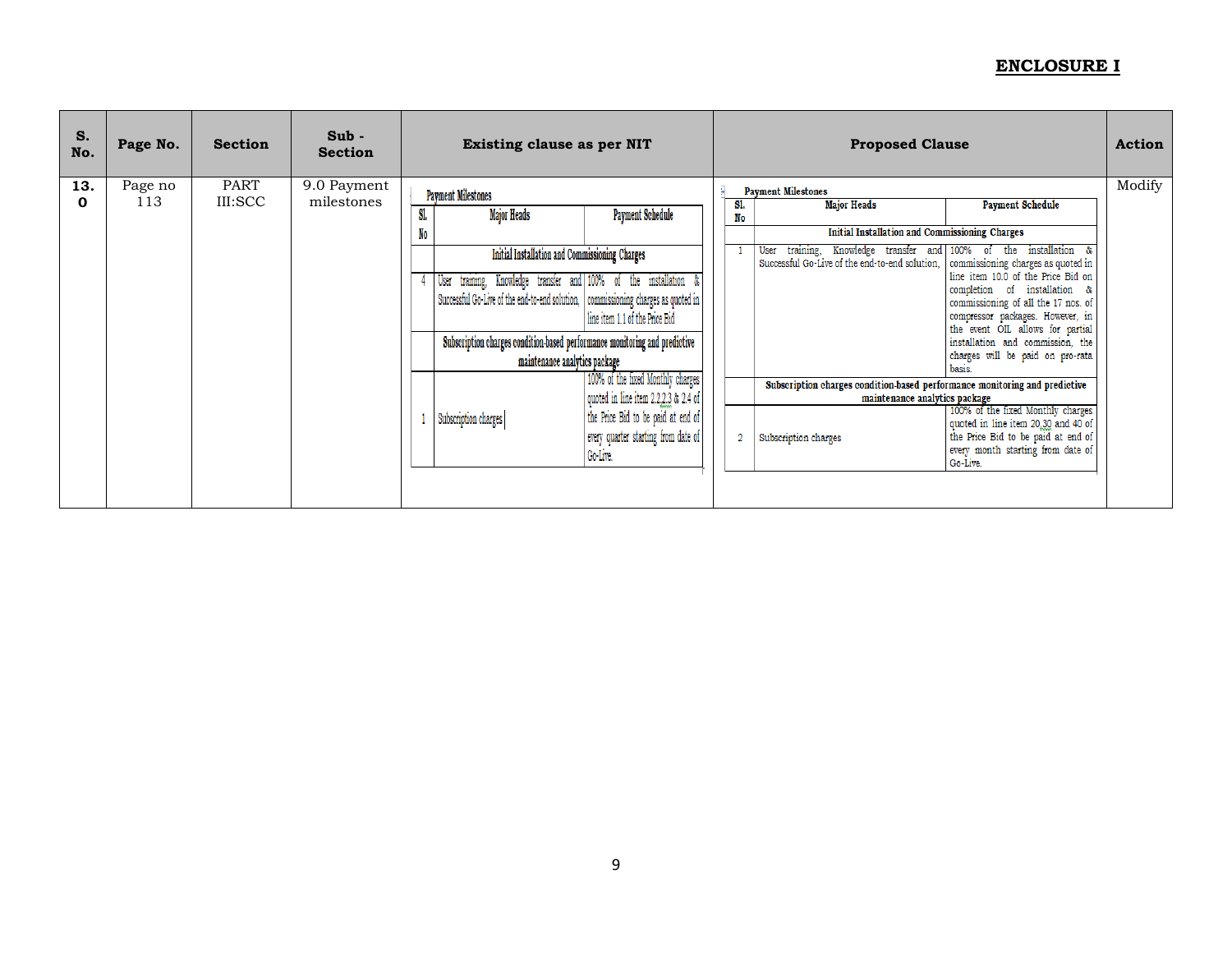#### **REVISED SOQ**

**DESCRIPTION OF WORK/SERVICE: Hiring of Services for remote Online Condition Based Maintenance System for Gas Engine driven Reciprocating Gas Compressors.**

#### **Table 1:**

| Item No. | <b>Description of Services</b>               | <b>UOM</b> | <b>Estimated</b><br>Quantity |
|----------|----------------------------------------------|------------|------------------------------|
| 10       | <b>Installation &amp; Commissioning</b>      | LSM        |                              |
| 20       | <b>Service Subscription Charges-1st year</b> | <b>MON</b> | 204                          |
| 30       | <b>Service Subscription Charges-2nd year</b> | <b>MON</b> | 204                          |
| 40       | <b>Service Subscription Charges-3rd year</b> | <b>MON</b> | 204                          |
| Note:    |                                              |            |                              |

**1.** Tenure of Agreement: 03 (Three) years and 06 (months) from mobilization completion/project kick off (To) with a provision for extension by another 01 (one) year at the same terms and conditions, limited to the 3rd year Service Subscription rate.

**2.** Mobilisation Period: A period of 30 days for project kick-off, after issue of Mobilization Notice. The project kick-off shall be considered as To which is the start of the project.

**3.** The quoted price for the proposed solution as mentioned in Schedule of Rates shall be based on all components including hardware and its maintenance